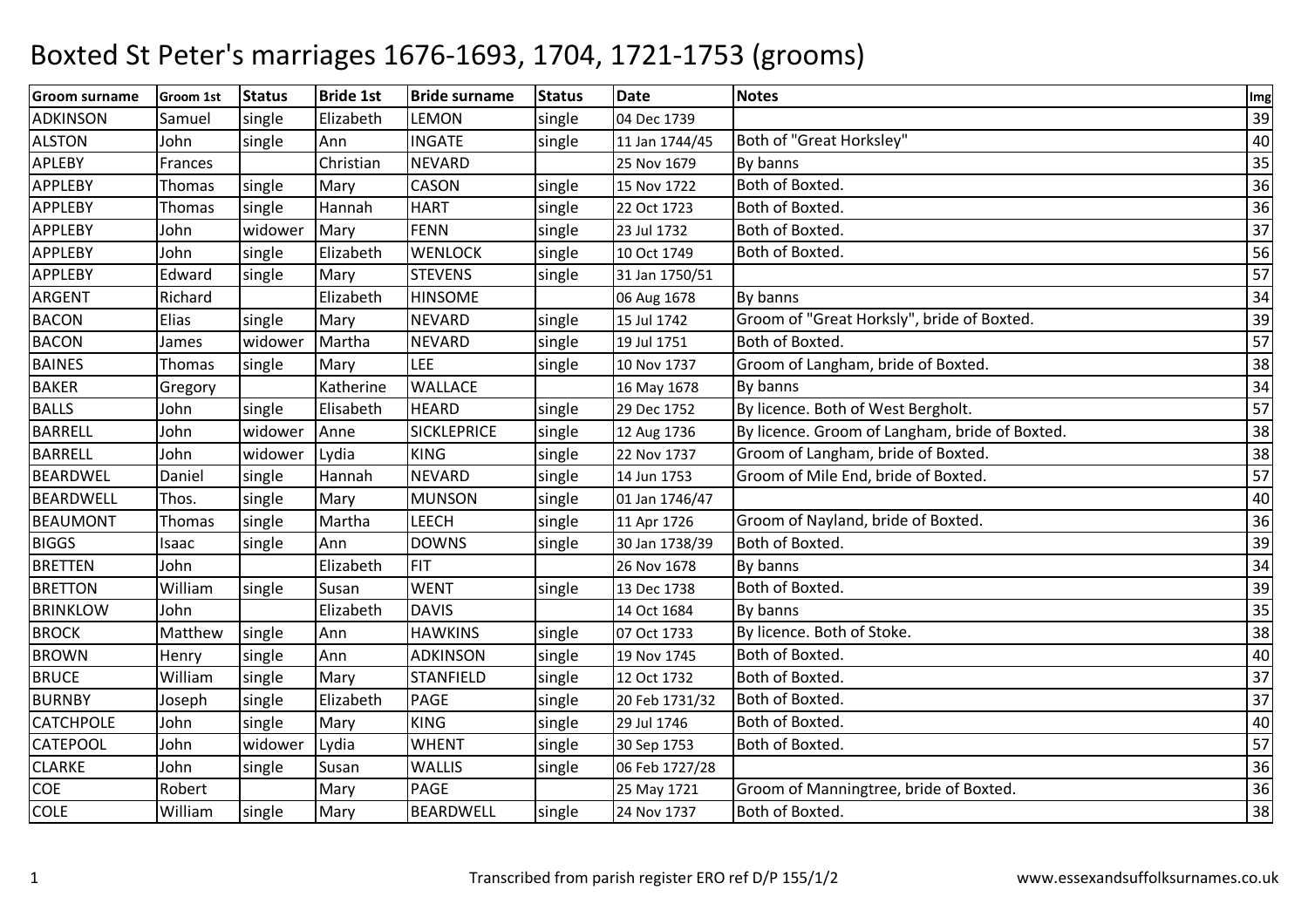| <b>Groom surname</b> | Groom 1st     | <b>Status</b> | <b>Bride 1st</b> | <b>Bride surname</b> | <b>Status</b> | <b>Date</b>    | <b>Notes</b>                                                           | Img             |
|----------------------|---------------|---------------|------------------|----------------------|---------------|----------------|------------------------------------------------------------------------|-----------------|
| <b>COOK</b>          | John          | widower       | Elisabeth        | LAYTT                | single        | 06 Nov 1753    | Groom of Stoke, bride of Boxted.                                       | 57              |
| COOKE                | William       |               | Hannah           | <b>RAY</b>           |               | 15 Jul 1684    | By banns                                                               | 35              |
| <b>COPPINE</b>       | Thomas        |               | Mary             | <b>BRETTE</b>        |               | 03 Apr 1677    | By licence                                                             | 34              |
| COVEL                | Edward        | widower       | Margaret         | <b>BASKET</b>        | widow         | 13 Sep 1747    | Groom of Dedham, bride of Langham.                                     | 40              |
| <b>CROSSE</b>        | William       |               | Mary             | <b>LINDSEY</b>       |               | 28 Feb 1681/82 | By banns                                                               | 35              |
| <b>DANSON</b>        | Daniell       |               | Ann              | <b>PRATT</b>         |               | 28 Jan 1685/86 | By banns                                                               | 35              |
| <b>DASH</b>          | Thomas        |               | Mary             | <b>COKER</b>         |               | 25 Jun 1689    |                                                                        | 14              |
| <b>DIXON</b>         | Samuel        | single        | Susan            | <b>EDWARDS</b>       | single        | 10 May 1739    | Groom of "Great Horksly", bride of Boxted.                             | 39              |
|                      |               |               |                  |                      |               |                | Groom of Missley, bride of Boxted. Groom's abode presumably a          |                 |
| <b>DORTON</b>        | Daniel        | widower       | Sarah            | LILLY                | single        | 29 May 1738    | misspelling of Mistley.                                                | 39              |
| <b>DOWNS</b>         | Daniel        | widower       | Sarah            | <b>COLE</b>          | single        | 13 Dec 1752    | Both of Boxted.                                                        | 57              |
| <b>EDWARDS</b>       | William       |               | Mary             | <b>DIAMOND</b>       |               | 17 Jan 1688/89 |                                                                        | 14              |
| <b>EDWARDS</b>       | John          | single        | Mary             | <b>SICKLEPRICE</b>   | single        | 02 Oct 1732    |                                                                        | 37              |
| <b>EMYNS</b>         | William       | single        | Mary             | <b>TROWLS</b>        | single        | 08 Apr 1740    | Groom of Wormingford, bride of Boxted.                                 | 39              |
| <b>FELTON</b>        | Timothy       |               | Dorothy          | <b>MAIDSTONE</b>     |               | 27 Jan 1684/85 | Timothy Felton of Grays Inn Esqr & Mrs Dorothy Maidstone               | 35              |
| <b>FIT</b>           | William       |               | Martha           | <b>RAY</b>           |               | 10 Apr 1683    | By banns                                                               | 35              |
| <b>FOKES</b>         | William       | widower       | Dinah            | <b>HOW</b>           | single        | 23 Dec 1731    | Groom of "Great Horksly", bride of Boxted.                             | 37              |
| <b>FOX</b>           | John          |               | Alice            | <b>NORMAN</b>        |               | 03 Feb 1729/30 | By licence. Mr John Fox of Dedham and Mrs Alice Norman of this parish. | 37              |
| <b>FRANCIS</b>       | Thomas        | widower       | Elizabeth        | <b>CARD</b>          | single        | 25 Jun 1736    | <b>By licence</b>                                                      | 38              |
| <b>GALLIFER</b>      | Henry         | single        | Mary             | <b>HARLING</b>       | single        | 19 May 1741    | Groom of Aldham, bride of Boxted.                                      | 39              |
| <b>GANNOCK</b>       | John          |               | Anne             | AYLWARD              |               | 15 Dec 1692    |                                                                        | 14              |
| <b>GANNOCK</b>       | John          |               | Anne             | AYLWARD              |               | 15 Dec 1693    |                                                                        | 15              |
| <b>GOFFE</b>         | Robert        |               | Martha           | <b>NEVARD</b>        |               | 28 Apr 1685    | By banns                                                               | 35              |
| <b>GOSLING</b>       | John          | single        | Mary             | <b>MOYES</b>         | single        | 20 Sep 1742    | By licence. Both of Thorpe.                                            | 39              |
| <b>GOSNALL</b>       | John          | single        | Martha           | <b>GARDINER</b>      | single        | 18 Jun 1739    | By licence. Both of Nayland.                                           | 39              |
| <b>GOULD</b>         | <b>Thomas</b> |               | Mary             | <b>DOUNS</b>         |               | 18 Sep 1679    | By banns                                                               | 35              |
| <b>GRIGGS</b>        | Richard       | single        | Sarah            | SHELDRAKE            | single        | 05 Jul 1753    | Groom of Nayland, bride of Boxted.                                     | $\overline{57}$ |
| <b>GROVE</b>         | Abraham       | widower       | Elizabeth        | <b>ARGENT</b>        | single        | 21 Apr 1730    | Both of Boxted.                                                        | 37              |
| <b>GROVE</b>         | Abraham       | widower       | Abigail          | SOUTHERNWOOD         | widow         | 31 Jan 1737/38 | Both of Boxted.                                                        | 39              |
| <b>GROVE</b>         | Joseph        | single        | Deborah          | <b>LADBROOK</b>      | single        | 25 Jun 1751    | Groom of Langham, bride of Boxted.                                     | 57              |
| <b>GROVE</b>         | Abraham       | single        | Mary             | <b>WENLOCK</b>       | single        | 18 Sep 1753    | Both of Boxted.                                                        | $\overline{57}$ |
|                      |               |               |                  |                      |               |                |                                                                        |                 |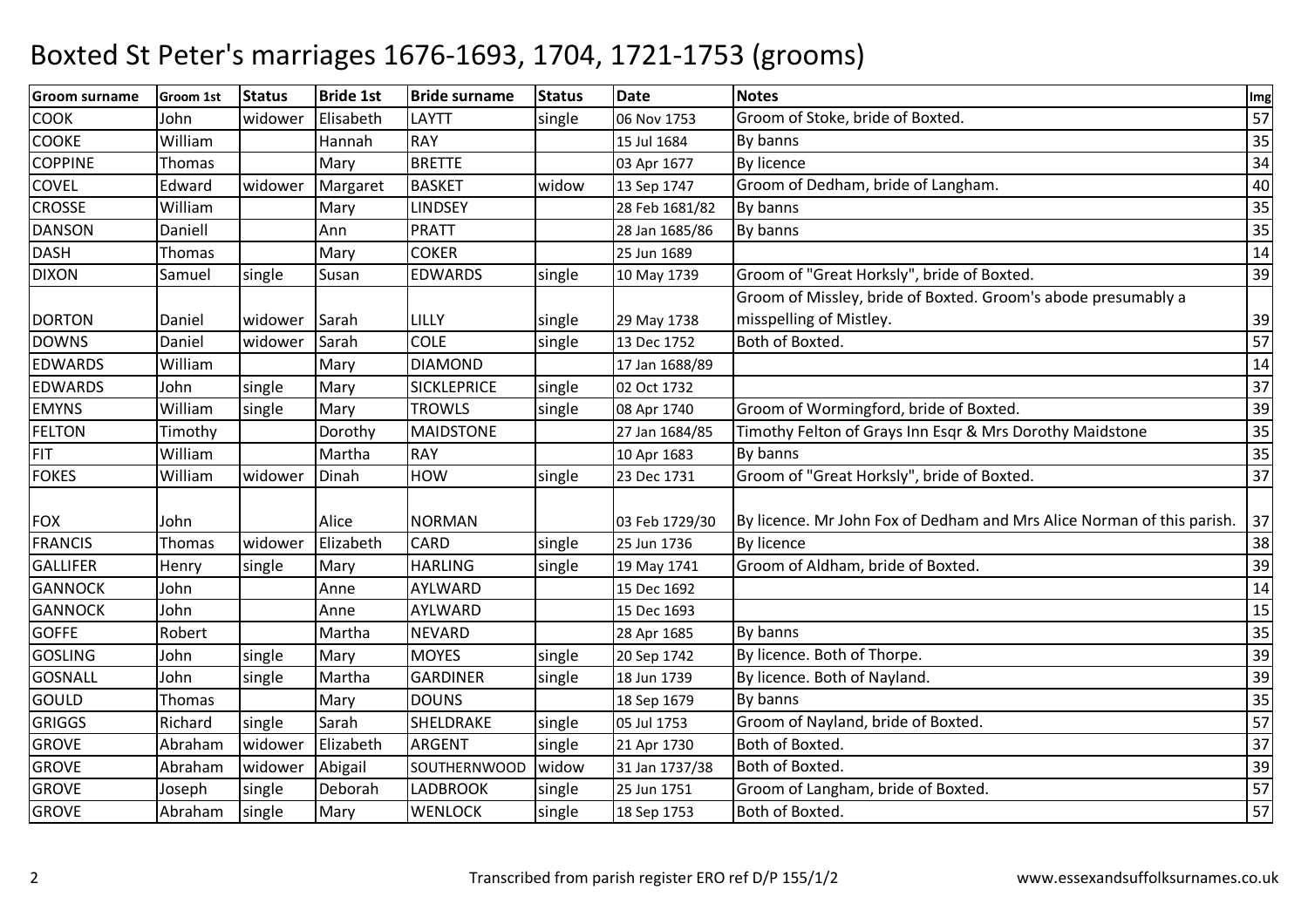| <b>Groom surname</b> | Groom 1st | <b>Status</b> | <b>Bride 1st</b> | <b>Bride surname</b> | <b>Status</b> | <b>Date</b>    | <b>Notes</b>                                                       | Img |
|----------------------|-----------|---------------|------------------|----------------------|---------------|----------------|--------------------------------------------------------------------|-----|
| <b>GULSON</b>        | Joseph    | single        | Hannah           | <b>ROOT</b>          | single        | 12 Jun 1729    | Both of Boxted.                                                    | 36  |
| <b>HAGGAR</b>        | Thomas    | widower       | Thomasine        | <b>NEVARD</b>        | widow         | 30 May 1748    | Groom of Combs, Suffolk, bride of Boxted.                          | 56  |
| <b>HARDY</b>         | John      | widower       | Elizabeth        | <b>LADBROOK</b>      | widow         | 20 Dec 1737    | Groom of West Bergholt, bride of Boxted.                           | 39  |
| <b>HARRIS</b>        | Joseph    | single        | Mary             | <b>BALES</b>         | widow         | 26 Jul 1725    | By licence. Groom of Colchester, bride of Boxted.                  | 36  |
| <b>HARRISON</b>      | Richard   |               | Mary             | <b>INFIELD</b>       |               | 10 Sep 1689    |                                                                    | 14  |
| <b>HEART</b>         | Robert    |               | Sarah            | <b>ALWARD</b>        |               | 07 Sep 1676    | By banns                                                           | 34  |
| <b>HILL</b>          | William   | single        | Mary             | <b>MUNSON</b>        | single        | 06 Mar 1738/39 | Both of Boxted.                                                    | 39  |
| <b>HOLLAND</b>       | John      |               | Hannah           | <b>MUNSON</b>        |               | 31 Oct 1751    | No marital statuses or abodes given in the register.               | 57  |
| HOW                  | Samuel    | single        | Elizabeth        | <b>YELL</b>          | widow         | 23 Sep 1735    | Groom of Langham, bride of Boxted.                                 | 38  |
| HOW                  | Samuel    | widower       | Mary             | <b>DOWNS</b>         | widow         | 29 Nov 1739    | Both of Boxted.                                                    | 39  |
| <b>HOW</b>           | Samuel    | widower       | Mary             | <b>OSBORN</b>        | single        | 05 Jun 1744    | By banns. Both of Boxted.                                          | 39  |
| <b>HUBBARD</b>       | Matthew   | single        | Hannah           | <b>GULSON</b>        | widow         | 20 Jun 1734    | Groom of West Bergholt, bride of Boxted. Married at Great Horkesly | 34  |
| <b>HUMM</b>          | Daniel    | single        | Mary             | <b>DIAMOND</b>       | single        | 29 Jun 1732    | Groom of "Little Horksly", bride of Boxted.                        | 37  |
| HURRELL              | Robert    |               | Ann              | <b>KING</b>          |               | 29 Jan 1677/78 | By banns                                                           | 34  |
| <b>HYNDES</b>        | Jonathan  | widower       | Alice            | <b>WENT</b>          | single        | 07 Jul 1730    | By banns. Groom of Langham, bride of Boxted.                       | 37  |
| <b>HYNDES</b>        | John      | single        | Mary             | SHELDRAKE            | single        | 01 Dec 1735    | Both of Boxted.                                                    | 38  |
| <b>HYNDES</b>        | John      | single        | Mary             | <b>ADKINSON</b>      | single        | 22 Oct 1742    | Groom of Langham, bride of Boxted.                                 | 39  |
| <b>INFIELD</b>       | George    | single        | Susan            | <b>CLARKE</b>        | widow         | 03 Oct 1734    | By banns. Groom of Langham, bride of Boxted.                       | 38  |
| <b>IVES</b>          | Richard   |               | Mary             | <b>APLEBY</b>        |               | 24 Apr 1679    | By banns                                                           | 34  |
| <b>JACOBS</b>        | Isaac     | single        | Susan            | LILLY                | single        | 30 Nov 1742    | Both of Boxted.                                                    | 39  |
| <b>JAMES</b>         | Thomas    | single        | Hannah           | <b>GULSON</b>        | single        | 28 Sep 1725    | Both of Boxted.                                                    | 36  |
| <b>JAMES</b>         | Thomas    | single        | Anne             | <b>ALLASTON</b>      | single        | 21 Nov 1752    |                                                                    | 57  |
| <b>JAMES</b>         | John      | single        | Sussanna         | <b>TURNER</b>        | single        | 06 Nov 1753    | Both of Boxted.                                                    | 57  |
| <b>JOHNSON</b>       | John      |               | Susan            | <b>PUPLETT</b>       |               | 10 May 1704    |                                                                    | 15  |
| <b>JOHNSON</b>       | Joseph    | single        | Miriam           | <b>CLARKE</b>        | single        | 07 Jun 1730    | By licence. Both of Melford.                                       | 37  |
| <b>JOHNSON</b>       | Benjamin  | single        | Sarah            | <b>WENLOCK</b>       | single        | 09 Jul 1739    | Both of Boxted.                                                    | 39  |
| <b>JOHNSON</b>       | Matthew   | single        | Mary             | <b>MOTT</b>          | single        | 04 Nov 1746    | Groom of "Great Horksley", bride of Boxted.                        | 40  |
| <b>JOSSELYN</b>      | Thomas    | single        | Sarah            | <b>PROOM</b>         | single        | 16 Nov 1749    | Both of Boxted.                                                    | 56  |
| <b>KIDBY</b>         | Charles   | single        | Mary             | <b>OSBOURN</b>       | single        | 28 Mar 1749    | Groom of West Bergholt, bride of Boxted                            | 56  |
| <b>KING</b>          | Abraham   |               | Mary             | <b>DIAMOND</b>       |               | 09 Jul 1689    |                                                                    | 14  |
| <b>KING</b>          | John      |               | Sarah            | <b>ATKINSON</b>      |               | 31 Jan 1681/82 | By banns                                                           | 35  |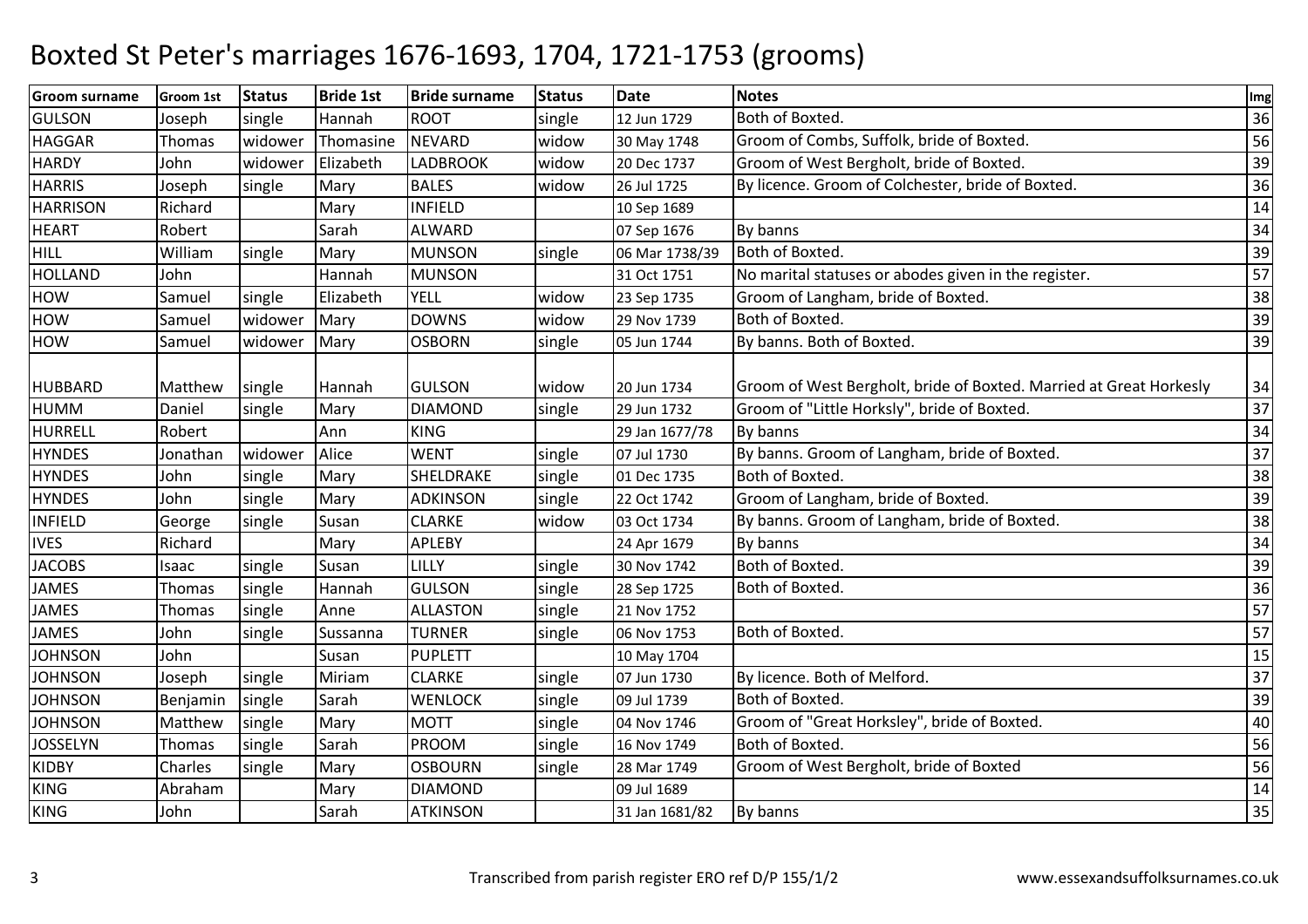| Groom surname    | Groom 1st | <b>Status</b> | <b>Bride 1st</b> | <b>Bride surname</b> | <b>Status</b> | <b>Date</b>    | <b>Notes</b>                                                            | Img |
|------------------|-----------|---------------|------------------|----------------------|---------------|----------------|-------------------------------------------------------------------------|-----|
| <b>KING</b>      | Thomas    |               | Thomasin         | <b>HITCHECOCKE</b>   |               | 14 Jan 1685/86 | By banns                                                                | 35  |
| <b>KING</b>      | Thomas    | single        | Abigail          | <b>SIMONS</b>        | single        | 09 Jun 1730    | Both of Boxted.                                                         | 37  |
| <b>KING</b>      | Daniel    | single        | Elizabeth        | <b>DIAMOND</b>       | single        | 17 Nov 1730    | Both of Boxted.                                                         | 37  |
| <b>KING</b>      | John      | single        | Mary             | SOUTHERNWOOD         | single        | 01 Feb 1733/34 | Both of Boxted.                                                         | 38  |
| <b>KING</b>      | Isaac     | widower       | Hannah           | <b>PETTIKIN</b>      | single        | 26 May 1734    | Both of Boxted.                                                         | 38  |
| <b>KING</b>      | Isaac     | widower       | Elizabeth        | <b>HOW</b>           | widow         | 25 Jul 1738    | Both of Boxted.                                                         | 39  |
| <b>KING</b>      | Thomas    | widower       | Mary             | <b>KING</b>          | widow         | 30 Jun 1747    | Groom of Langham, bride of Boxted.                                      | 40  |
|                  |           |               |                  |                      |               |                | The groom is of St Peter's, Colchester. Appears twice on the same page. |     |
| <b>KIRK</b>      | John      |               | Sarah            | <b>GARWOOD</b>       |               | 23 Aug 1692    | First with 1688 marriages and again with 1689.                          | 14  |
| <b>KNOP</b>      | Samuel    | single        | Elizabeth        | <b>APPLEBY</b>       | single        | 18 Jun 1723    | Both of Boxted.                                                         | 36  |
| <b>KNOP</b>      | Samuel    | single        | Sarah            | <b>COLE</b>          | single        | 12 Oct 1735    | Both of Boxted.                                                         | 38  |
| LADBROKE         | Jacob     | single        | Ann              | <b>PETTIKIN</b>      | single        | 05 Jan 1723/24 | Both of Boxted.                                                         | 36  |
| <b>LADBROOK</b>  | Peter     | single        | Elizabeth        | SHELDRAKE            | single        | 30 Sep 1724    |                                                                         | 36  |
| <b>LADBROOK</b>  | Peter     | single        | Sarah            | <b>WARD</b>          | single        | 18 Dec 1729    | Both of Boxted.                                                         | 37  |
| <b>LADBROOK</b>  | Robert    | single        | Martha           | <b>WARNER</b>        | single        | 18 Jan 1747/48 |                                                                         | 56  |
| <b>LADBROOK</b>  | Isaac     | single        | Elizabeth        | <b>KNOP</b>          | single        | 28 Mar 1749    |                                                                         | 56  |
| <b>LADBROOK</b>  | Peter     | single        | Susan            | <b>ENFIELD</b>       | single        | 28 Aug 1753    | Both of Boxted.                                                         | 57  |
| <b>LADBROOKE</b> | John      | single        | Deborah          | <b>BACON</b>         | single        | 19 Apr 1732    | Both of Boxted.                                                         | 37  |
| LANGHAM          | John      |               | Mary             | <b>DOWNS</b>         |               | 04 Feb 1691/92 |                                                                         | 15  |
| LEE              | Robert    | single        | Catharine        | <b>DURRANT</b>       | single        | 09 Jun 1728    | By licence. Both of Brentwood.                                          | 36  |
| LEE              | John      | widower       | Mary             | <b>DOUBLE</b>        | single        | 04 Sep 1737    | By banns. Both of Boxted.                                               | 38  |
| LEE              | William   | single        | Elizabeth        | <b>SHELVER</b>       | single        | 07 Oct 1748    |                                                                         | 56  |
| <b>LETCH</b>     | John      | single        | Mary             | <b>CULPIT</b>        | widow         | 29 Oct 1734    | By licence. Both of Stoke.                                              | 38  |
| LILLY            | Thomas    | single        | Hannah           | <b>SIMONS</b>        | single        | 21 Nov 1732    | Groom of "Little Horksly", bride of Boxted.                             | 37  |
| LILLY            | Thomas    | single        | Hannah           | <b>EDWARDS</b>       | single        | 16 Oct 1737    | Groom of Langham, bride of Boxted.                                      | 38  |
| LOCK             | James     | widower       | Sarah            | SHELDRAKE            | widow         | 31 Aug 1750    |                                                                         | 57  |
| <b>MANNING</b>   | George    | single        | Mary             | <b>SADLER</b>        | single        | 03 Feb 1746/47 | By licence. Groom of Lawford, bride of Boxted.                          | 40  |
| <b>MARKALL</b>   | George    | single        | Susan            | <b>CLARKE</b>        | single        | 04 May 1729    | By licence. Groom of Nayland, bride of "Great Horksly"                  | 36  |
| MARRIAGE         | Peter     | single        | Sarah            | <b>HEDGE</b>         | single        | 13 Mar 1747/48 | By licence. Groom of Earls Colne, bride of Dedham.                      | 56  |
| <b>MARTIN</b>    | Stehen    | widower       | Elizabeth        | <b>HOW</b>           | single        | 27 Jan 1729/30 |                                                                         | 37  |
| <b>MARTIN</b>    | Stephen   | widower       | Mary             | <b>HART</b>          | widow         | 09 Aug 1732    | Both of Boxted.                                                         | 37  |
| <b>MILLS</b>     | William   | single        | Frances          | <b>DIAMOND</b>       | single        | 03 Apr 1733    |                                                                         | 38  |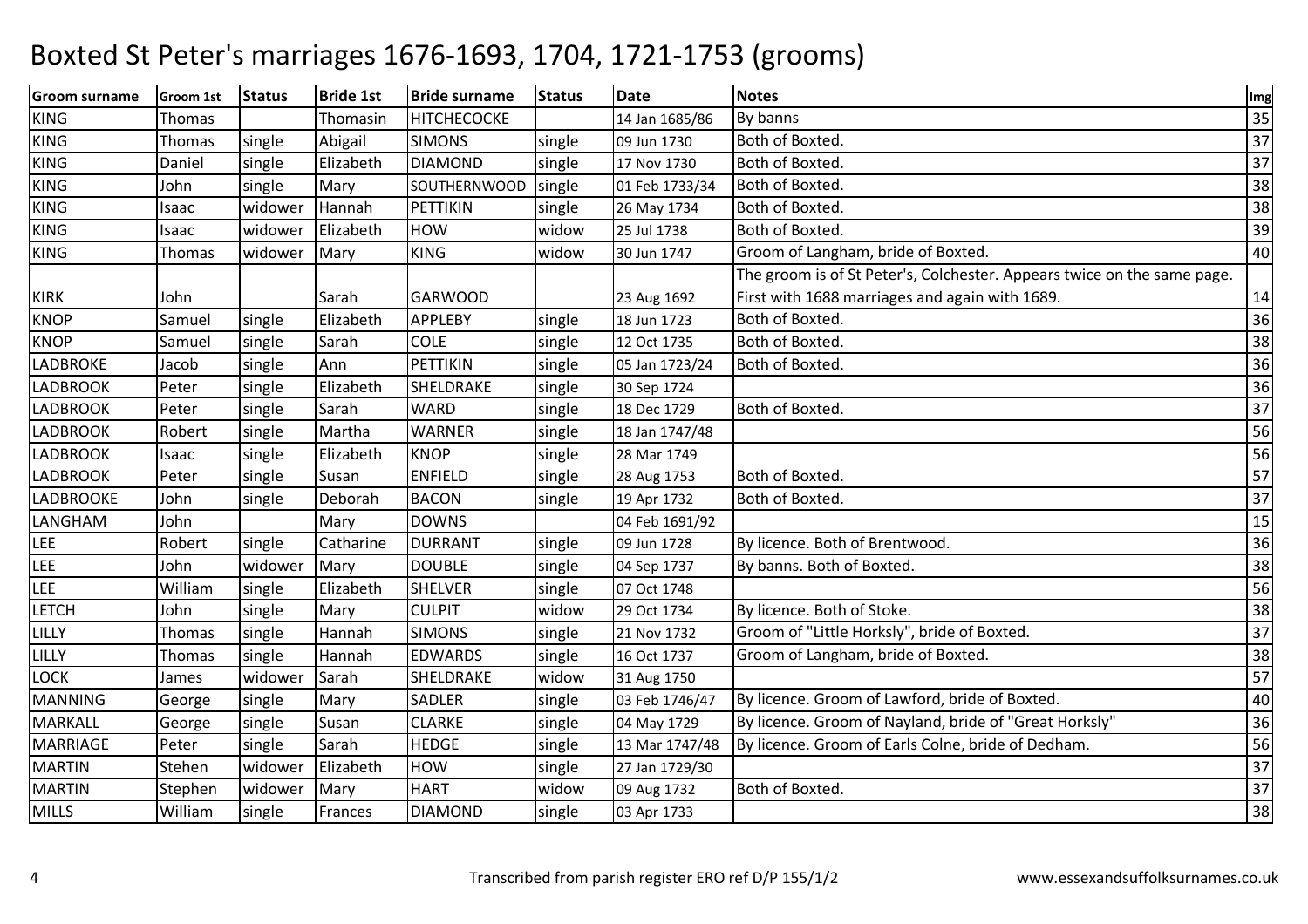| <b>Groom surname</b> | Groom 1st | <b>Status</b> | <b>Bride 1st</b> | <b>Bride surname</b> | <b>Status</b> | <b>Date</b>    | <b>Notes</b>                                                      | Img |
|----------------------|-----------|---------------|------------------|----------------------|---------------|----------------|-------------------------------------------------------------------|-----|
| <b>MUNSON</b>        | John      | single        | Mary             | <b>SIMONS</b>        | single        | 27 Nov 1721    | Both of Boxted.                                                   | 36  |
| <b>NEVARD</b>        | Edmund    |               | Lydia            | <b>GREEN</b>         |               | 04 May 1680    | By banns                                                          | 35  |
| <b>NEVARD</b>        | John      |               | Sarah            | COOKE                |               | 18 Jul 1682    | By banns                                                          | 35  |
| <b>NEVARD</b>        | John      | single        | Elizabeth        | <b>HINSOM</b>        | single        | 28 Aug 1722    | Both of Boxted.                                                   | 36  |
| <b>NEVARD</b>        | Edward    | single        | Ann              | <b>HINSOM</b>        | single        | 17 Feb 1725/26 | Both of Boxted.                                                   | 36  |
| <b>NEVARD</b>        | John      | single        | Deborah          | <b>HART</b>          | single        | 23 Nov 1729    | Both of Boxted.                                                   | 36  |
| <b>NEVARD</b>        | William   | single        | Elizabeth        | <b>ABBOT</b>         | widow         | 08 Jul 1744    | By licence. Groom of "Grinsted", bride of Wivenhoe.               | 39  |
| <b>NEVARD</b>        | Edward    | single        | Ann              | LAYTT                | single        | 27 Nov 1753    | Both of Boxted.                                                   | 57  |
| <b>OSBOURN</b>       | Henry     | single        | Mary             | <b>KING</b>          | single        | 20 Aug 1721    | Both of Boxted.                                                   | 36  |
| PAGE                 | John      | widower       | Mary             | <b>LEECH</b>         | widow         | 13 Jan 1734/35 | Both of Boxted.                                                   | 38  |
| <b>PHILIPS</b>       | James     | widower       | Mary             | <b>WORRELL</b>       | widow         | 31 Jul 1744    | Groom of Langham, bride of Boxted.                                | 40  |
| <b>POPPS</b>         | Samuel    | widower       | Ann              | <b>JOHNSON</b>       | single        | 22 Aug 1742    | Both of Boxted.                                                   | 39  |
| <b>POPS</b>          | Abraham   | single        | Mary             | <b>WENLOCK</b>       | single        | 10 Apr 1726    | Both of Boxted.                                                   | 36  |
| <b>POPS</b>          | Samuel    | single        | Martha           | <b>OSBOURN</b>       | single        | 09 Apr 1732    | Both of Boxted.                                                   | 37  |
| <b>POPS</b>          | Daniel    | single        | Mary             | <b>WENT</b>          | single        | 16 May 1732    | Both of Boxted.                                                   | 37  |
| <b>POPS</b>          | Robert    | widower       | Hannah           | <b>KING</b>          | widow         | 12 Oct 1736    |                                                                   | 38  |
| <b>POPS</b>          | Samuel    | single        | Susannah         | <b>DIXON</b>         | widow         | 10 May 1745    | Both of Boxted.                                                   | 40  |
| <b>PORTER</b>        | John      | single        | Jane             | <b>CLARKE</b>        | single        | 27 Mar 1737    | By licence. Groom of Witham, bride of Boxted.                     | 38  |
| <b>POTTER</b>        | John      | single        | Mary             | <b>LEECH</b>         | single        | 12 Jun 1733    | Groom of "Great Horksly", bride of Boxted.                        | 38  |
| <b>PRATT</b>         | Francis   | single        | Elizabeth        | SOUTHERNWOOD         | single        | 01 Nov 1737    | Both of Boxted.                                                   | 38  |
| <b>PUDNEY</b>        | James     | single        | Elizabeth        | <b>BRIDGE</b>        | single        | 06 Feb 1748/49 | Both of Stanway.                                                  | 56  |
| <b>REYNOLDS</b>      | William   | single        | Margaret         | <b>COCKERELL</b>     | single        | 28 Feb 1733/34 | Both of Colchester.                                               | 38  |
| <b>ROKEBY</b>        | Arnold    |               | Margaret         | <b>GOODDAL</b>       |               | 01 Jun 1704    |                                                                   | 15  |
|                      |           |               |                  |                      |               |                | Both of Langenhoe. Married with a licence at the parish church of |     |
| <b>ROLFE</b>         | Edmund    | single        | Mary             | <b>WELLS</b>         | single        | 22 Apr 1735    | Langham                                                           | 34  |
| <b>SALSBURY</b>      | William   | single        | Judith           | <b>DOWNS</b>         | single        | 01 May 1722    | Both of Boxted.                                                   | 36  |
| SALSBURY             | Joshua    | single        | Hannah           | <b>TURNER</b>        | widow         | 23 Nov 1736    |                                                                   | 38  |
| <b>SCOTT</b>         | Matthew   | widower       | Martha           | <b>HAYWARD</b>       | widow         | 12 Oct 1749    | Groom of Nayland, bride of Boxted.                                | 56  |
| SERGEANT             | Matthew   | single        | Rose             | <b>SIMONS</b>        | single        | 28 May 1748    | By licence. Groom of Stoke, bride of Boxted.                      | 56  |
| SHELDRAKE            | Isaac     | widower       | Sarah            | <b>JOHNSON</b>       | single        | 08 Jun 1731    | By banns. Both of Boxted.                                         | 37  |
| SHELDRAKE            | Isaac     | single        | Elizabeth        | <b>STANFIELD</b>     | widow         | 05 Nov 1739    | Both of Boxted.                                                   | 39  |
| SHELDRAKE            | Richard   | single        | Sarah            | <b>JOHNSON</b>       | widow         | 29 Sep 1743    | By banns. Both of Boxted.                                         | 39  |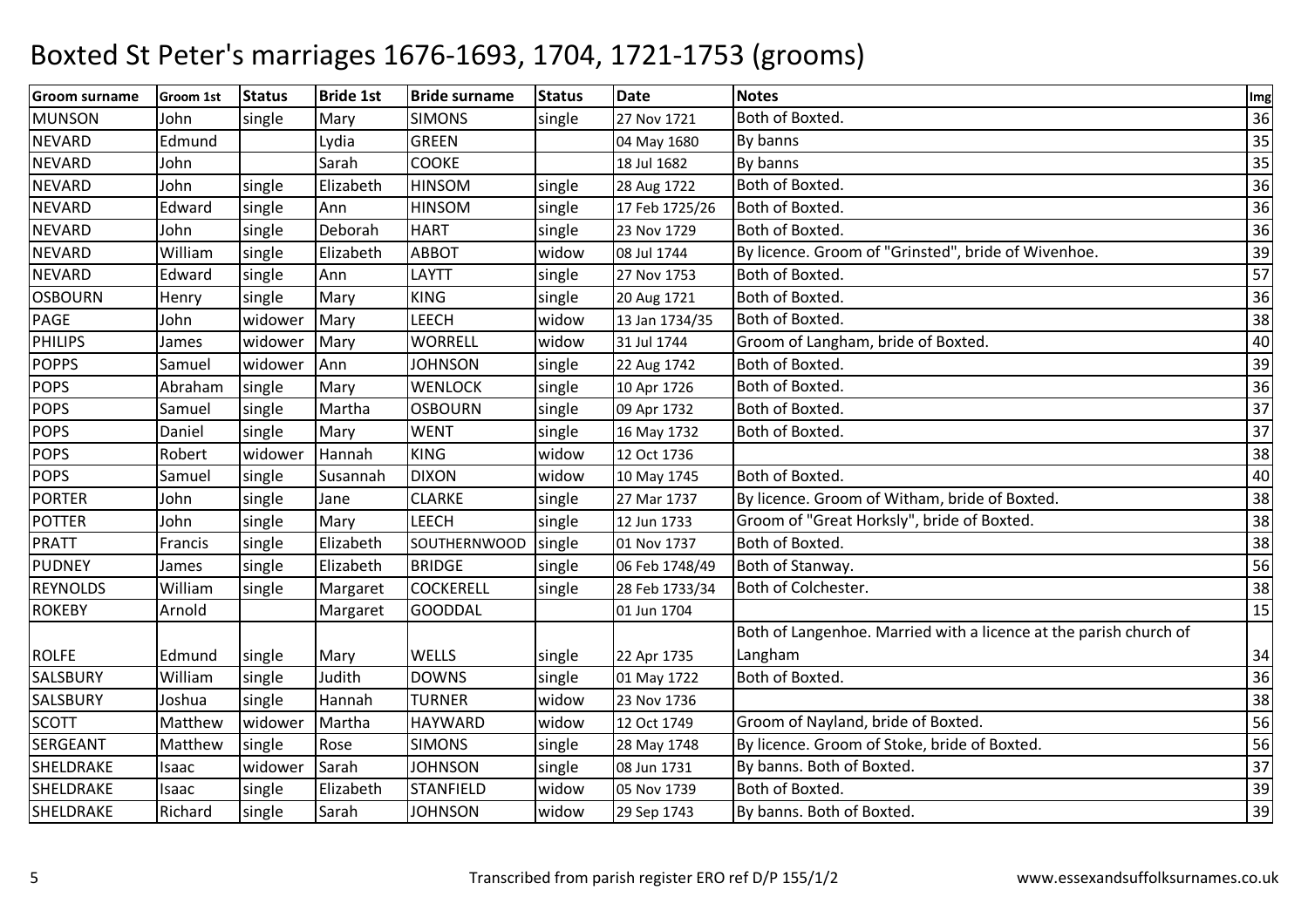| <b>Groom surname</b> | <b>Groom 1st</b> | <b>Status</b> | <b>Bride 1st</b> | <b>Bride surname</b> | <b>Status</b> | <b>Date</b>    | <b>Notes</b>                                                                | Img |
|----------------------|------------------|---------------|------------------|----------------------|---------------|----------------|-----------------------------------------------------------------------------|-----|
| <b>SIBBON</b>        | Nathaniel        | single        | Frances          | <b>BUTCHER</b>       | single        | 26 Dec 1723    | Both of Boxted.                                                             | 36  |
| <b>SIBBON</b>        | Nathaniel        | widower       | Mary             | <b>WILY</b>          | single        | 09 Feb 1724/25 |                                                                             | 36  |
| <b>SIBBON</b>        | Thos.            |               | Sarah            | SHELDRAKE            |               | 22 Oct 1747    | No marital statuses or abodes given in the register.                        | 40  |
| <b>SIBBON</b>        | Samuel           | single        | Abigail          | <b>SOUTHERNWOOD</b>  | single        | 08 Oct 1751    | Both of Boxted.                                                             | 57  |
| <b>SIZER</b>         | Francis          | single        | Anna             | <b>GARDNER</b>       | single        | 27 May 1729    | Both of Boxted.                                                             | 36  |
|                      |                  |               |                  |                      |               |                | By banns. Groom of Colchester, bride of Boxted. No date other than          |     |
| <b>SOUTHERNWOOD</b>  | Thomas           | single        | Abigail          | <b>POPS</b>          | single        |                | 1728 year. Follows marriage in June 1728.                                   | 36  |
| SOUTHERNWOOD         | Daniel           | single        | Anne             | LILLY                | single        | 20 Jul 1731    | By banns. Both of Boxted.                                                   | 37  |
| <b>SOUTHERNWOOD</b>  | Samuel           | single        | Thomasine        | <b>WARNER</b>        | single        | 24 Feb 1733/34 | Both of Boxted.                                                             | 38  |
| <b>SOUTHERNWOOD</b>  | Edward           | single        | Frances          | <b>LOCK</b>          | single        | 05 Apr 1734    | Both of Boxted.                                                             | 38  |
| SOUTHERNWOOD         | <b>Isaac</b>     | single        | Elizabeth        | <b>SALLIES</b>       | single        | 13 Feb 1734/35 | Both of Boxted.                                                             | 38  |
| <b>SOUTHERNWOOD</b>  | Stephen          | single        | Easter           | <b>HYNDES</b>        | single        | 26 Oct 1736    | Both of Boxted.                                                             | 38  |
| <b>SOUTHERNWOOD</b>  | James            | single        | Jemimah          | <b>LEECH</b>         | single        | 10 Oct 1738    | Both of Boxted.                                                             | 39  |
| <b>SOWERBE</b>       | Robet            |               | Ann              | <b>HUTCHINSON</b>    |               | 24 Nov 1687    | Both of Boxted.                                                             | 35  |
| <b>SPARLING</b>      | Jonathen         | single        | Ann              | <b>FENN</b>          | single        | 05 Dec 1731    | Both of Boxted.                                                             | 37  |
|                      |                  |               |                  |                      |               |                | Mr Robert Stephens & Mrs Elizabeth Allen of Dedham. By licence. (Not        |     |
| <b>STEPHENS</b>      | Robet            |               | Elizabeth        | <b>ALLEN</b>         |               | 22 Sep 1686    | clear if the groom is also of Dedham)                                       | 35  |
| <b>STERLINE</b>      | Abraham          |               | Sarah            | <b>WITHERSBY</b>     |               | 03 Jul 1684    | By banns                                                                    | 35  |
| <b>STEWARD</b>       | John             | single        | Sarah            | <b>NEVARD</b>        | single        | 02 Dec 1735    | By licence. Groom of East Mersey, bride of Boxted.                          | 38  |
|                      |                  |               |                  |                      |               |                |                                                                             |     |
| <b>STRADLER</b>      | Edward           | single        | Ann              | <b>KING</b>          | single        |                | 1726 Date not in register other than year. Follows marriages in April 1726. | 36  |
| <b>STUD</b>          | Thomas           | single        | Jane             | <b>HOW</b>           | single        | 21 Dec 1731    | Groom of Mile End, bride of Boxted.                                         | 37  |
| <b>TAYLOUR</b>       | John             |               | Mary             | <b>BARKER</b>        |               | 15 Jul 1679    | By banns                                                                    | 34  |
| <b>THEOBALD</b>      | Samuel           | widower       | Elizabeth        | <b>GULSON</b>        | single        | 24 Apr 1739    | Groom of Hadleigh, bride of Boxted.                                         | 39  |
| <b>THORPE</b>        | Richard          | single        | Ann              | <b>DIAMOND</b>       | single        | 30 Mar 1741    | Groom of West Bergholt, bride of Boxted.                                    | 39  |
| <b>UNICE</b>         | Joseph           | single        | Hannah           | <b>JOHNSON</b>       | single        | 28 Nov 1746    | Groom of Langham, bride of Boxted.                                          | 40  |
| <b>VINCE</b>         | William          | single        | Sarah            | <b>SICKLEPRICE</b>   | single        | 24 Jan 1742/43 | By banns. Groom of Langham, bride of Boxted.                                | 39  |
| <b>WAKE</b>          | James            | widower       | Martha           | <b>GARWOOD</b>       | spinster      | 09 Jun 1736    | Groom of Trimley St Martin, Suffolk, bride of Braintree, Essex.             | 38  |
| <b>WARD</b>          | John             | single        | Mary             | LILLY                | single        | 18 Apr 1734    | Both of Boxted.                                                             | 38  |
| <b>WARNER</b>        | Daniel           |               | Elizabeth        | <b>NEVARD</b>        |               | 01 Feb 1682/83 | By banns                                                                    | 35  |
| <b>WARNER</b>        | George           | single        | Martha           | <b>APPLEBY</b>       | single        | 21 Jan 1722/23 | Both of Boxted.                                                             | 36  |
| <b>WARNER</b>        | John             | single        | Ann              | <b>NEVARD</b>        | single        | 17 Oct 1738    | Both of Boxted.                                                             | 39  |